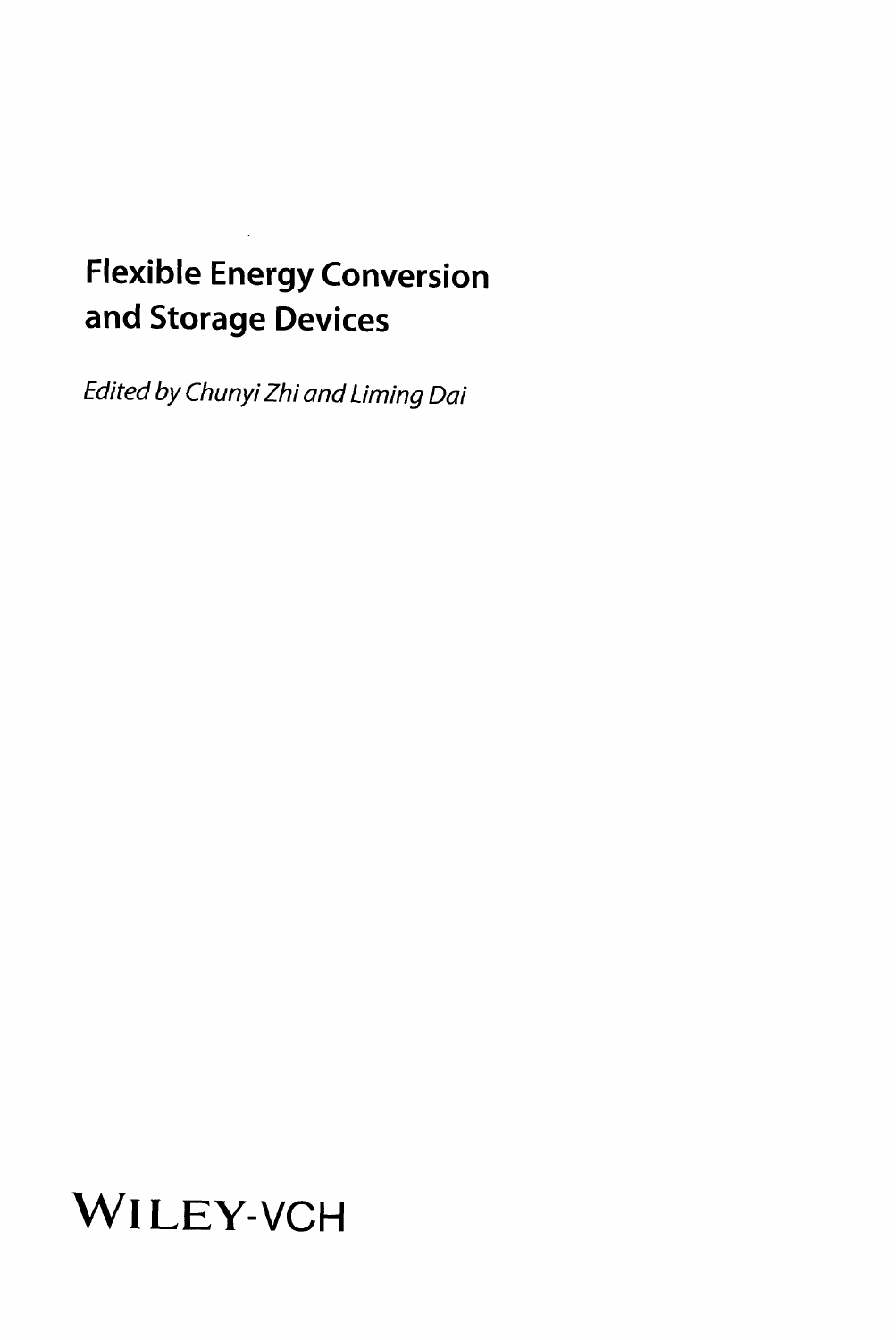### **Contents**

Preface xiii

| 1              | Flexible All-Solid-State Supercapacitors and Micro-Pattern            |
|----------------|-----------------------------------------------------------------------|
|                | <b>Supercapacitors</b><br>$\overline{1}$                              |
|                | Yuqing Liu, Chen Zhao, Shayan Seyedin, Joselito Razal, and Jun Chen   |
| 1.1            | Introduction<br>$\mathbf{I}$                                          |
| 1.2            | Potential Components and Device Architecture for Flexible             |
|                | Supercapacitors<br>4                                                  |
| 1.2.1          | Flexible Electrode Materials<br>.5                                    |
| 1.2.1.1        | Carbon Materials 5                                                    |
| 1.2.1.2        | <b>Conducting Polymers</b><br>6                                       |
| 1.2.1.3        | <b>Composite Materials</b><br>7                                       |
| 1.2.2          | Solid-State Electrolytes<br>7                                         |
| 1.2.3          | Device Architecture of Flexible Supercapacitor<br>- 8                 |
| 1.3            | Flexible Supercapacitor Devices with Sandwiched Structures<br>10      |
| 1.3.1          | Freestanding Films Based Flexible Devices 10                          |
| 1.3.2          | Flexible Substrate Supported Electrodes Based Devices<br>- 14         |
| 1.4            | Flexible Micro-Supercapacitor Devices with Interdigitated             |
|                | Architecture<br>18                                                    |
| 1.4.1          | In situ Synthesis of Active Materials on Pre-Patterned Surfaces<br>18 |
| 1.4.2          | Direct Printing of Active Materials 21                                |
| 1.4.3          | Patterning of Well-Developed Film Electrodes<br>- 24                  |
| 1.5            | Performance Evaluation and Potential Application of Flexible          |
|                | Supercapacitors 27                                                    |
| 1.5.1          | Performance Evaluation of Flexible Supercapacitors<br>28              |
| 1.5.2          | <b>Integration of Flexible Supercapacitors</b><br>29                  |
| 1.6            | Conclusions and Perspectives 32                                       |
|                | References<br>32                                                      |
| $\overline{2}$ | Fiber/Yarn-Based Flexible Supercapacitor 37                           |
|                | Yang Huang and Chunyi Zhi                                             |
| 2.1            | Introduction 37                                                       |
| 2.2            | Supercapacitor with Intrinsic Conductive Fiber/Yarn<br>40             |
| 2.2.1          | Carbolic Fiber/Yarn-Based Supercapacitor<br>41                        |
|                |                                                                       |

 $\mathsf{L}$ 

2.2.2 Metallic Fiber/Yarn-Based Supercapacitor 44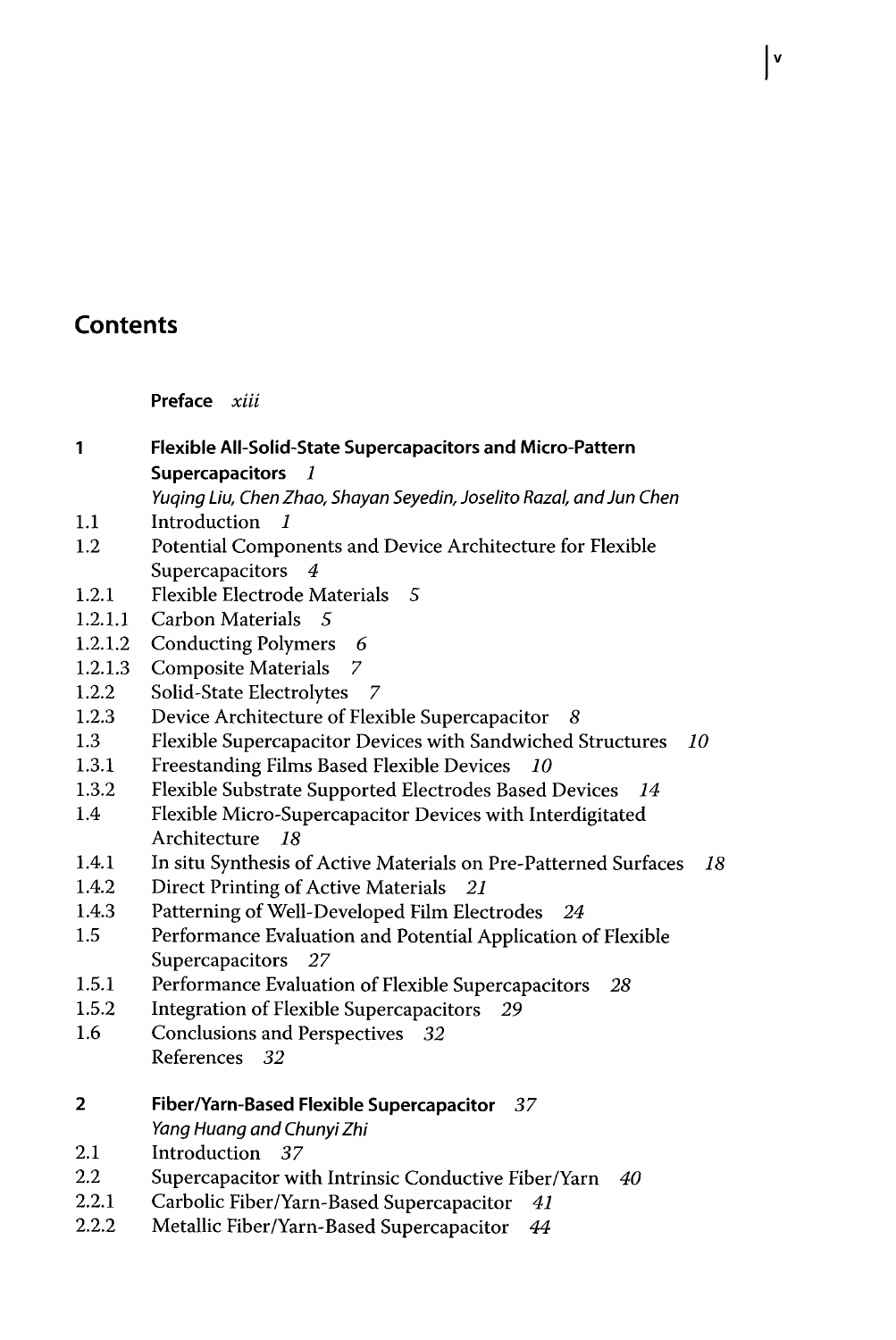- vi | Contents
	- 2.2.3 Hybrid Conductive Fiber/Yarn-Based Supercapacitor 48
	- 2.3 Supercapacitors with Intrinsic Nonconductive Fiber/Yarn 51
	- 2.3.1 Fiber/Yarn Modified by Carbon Materials 52
	- 2.3.2 Fiber/Yarn Modified by Metallic Materials 54
	- 2.4 Integrated Electronic Textiles 57
	- 2.5 Conclusion and Outlook 61 References 62

#### 3 Flexible Lithium Ion Batteries 67

Xuli Chen and Yingying Ma

- 3.1 Overview of Lithium Ion Battery 67
- 3.1.1 General Principle 67
- 3.1.2 Cathode 70
- 3.1.2.1 LiCoO<sub>2</sub> with Layered Structure  $70$
- 3.1.2.2 LiMn<sub>2</sub>O<sub>4</sub> with a Spinel Structure 70
- 3.1.2.3 LiFePO<sub>4</sub> with an Olivine Structure 70
- 3.1.3 Anode 71
- 3.1.3.1 Carbonaceous Anodes 71
- 3.1.3.2 Metal Alloy Anodes 71
- 3.1.4 Electrolyte 72
- 3.2 Planar-Shaped Flexible Lithium Ion Batteries <sup>73</sup>
- 3.2.1 Bendable Planar Lithium Ion Batteries 73
- 3.2.1.1 Bendable Carbon-Based Planar Lithium Ion Battery 73
- 3.2.1.2 Thin Metal Material-Based Lithium Ion Battery 77
- 3.2.1.3 Polymer-Based Lithium Ion Battery 79
- 3.2.1.4 Special Structural Design-Based Flexible Lithium-Ion Battery 82
- 3.2.2 Stretchable Planar Flexible Lithium Ion Batteries 84
- 3.3 Fiber-Shaped Flexible Lithium Ion Batteries 87
- 3.3.1 Bendable Fiber-Shaped Lithium Ion Battery 87
- 3.3.2 Stretchable Fiber-Shaped Lithium Ion Battery 93
- 3.4 Perspective 94 References 95

#### 4 Flexible Sodium Ion Batteries: From Materials to Devices 97

Shengyang Dong, Ping Nie, and Xiaogang Zhang

- 4.1 Introduction to Flexible Sodium Ion Batteries (SIBs) 97
- 4.2 The Key Scientific Issues of Flexible SIBs 98
- 4.2.1 Design of Advanced Active-Materials 99
- 4.2.2 Design of Flexible Substrates and Electrodes <sup>99</sup>
- 4.2.3 Developing Novel Processing Technologies 101
- 4.3 Design of Advanced Materials for Flexible SIBs 101
- 4.3.1 Inorganic Anode Materials for Flexible SIBs <sup>101</sup>
- 4.3.2 Inorganic Cathode Materials for Flexible SIBs 110
- 4.3.3 Organic Materials for Flexible SIBs 114
- 4.3.4 Other Major Components for Flexible SIBs (Electrolyte, Separators, etc.) 115
- 4.4 Design of Full Cell for Flexible SIBs 117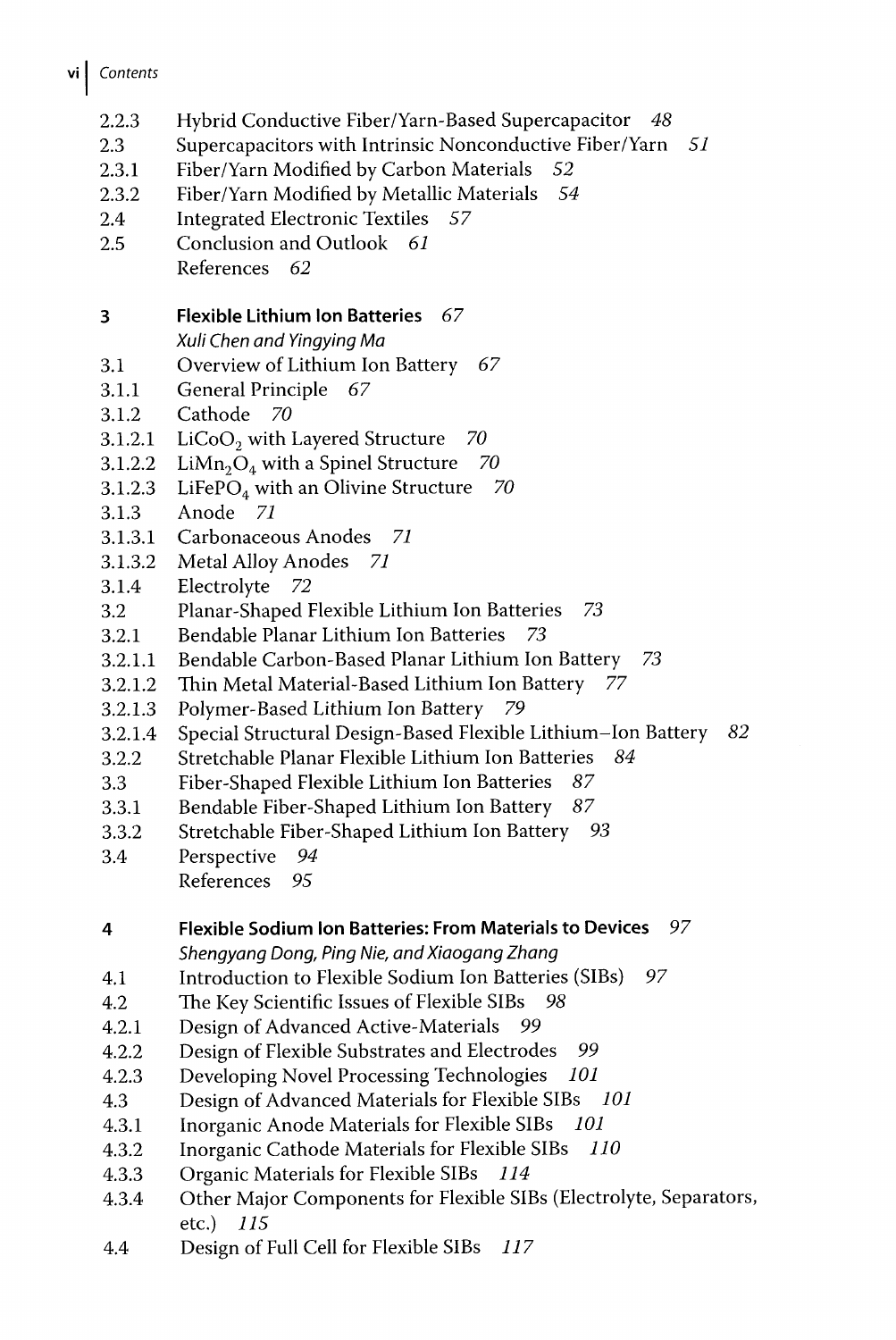- 4.5 Summary and Outlook 121 References 123
- 5 1D and 2D Flexible Carbon Matrix Materials for Lithium-Sulfur Batteries 127

Tianyi Wang, Yushu Liu, Dawei Su, and Guoxiu Wang

- 5.1 Introduction 127
- 5.2 The Working Mechanism and Challenges of Li-S Batteries 128
- 5.3 Flexible Cathode Hosts for Lithium-Sulfur Batteries 129
- 5.4 Electrolyte Membranes for Flexible Li-S Batteries 138
- 5.4.1 Solid Polymer Electrolytes for Flexible Li-S Batteries 139
- 5.4.2 Gel Polymer Electrolytes for Flexible Li-S Batteries 142
- 5.4.3 Composite Polymer Electrolytes for Flexible Li-S Batteries 143
- 5.5 Separator for Flexible Li-S Batteries 144
- 5.6 Summary 148 References 149

#### 6 Flexible Electrodes for Lithium-Sulfur Batteries 155

Jia-Qi Huang, MengZhao, RuiXu, and Qiang Zhang

- 6.1 Introduction 155
- 6.2 Lithium-Sulfur Battery and Flexible Cathode 156
- 6.2.1 Lithium-Sulfur Battery 156
- 6.2.2 Flexible Cathode for Lithium-Sulfur Battery 156
- 6.3 The Flexible Cathode of Lithium-Sulfur Battery 157
- 6.3.1 Flexible Cathode Based on One-dimensional Materials 157
- 6.3.1.1 Flexible Cathode Based on CNTs 157
- 6.3.1.2 Flexible Cathode Based on Carbon Nanofibers 163
- 6.3.1.3 Flexible Cathode Based on Polymer Fibers 166
- 6.3.2 Flexible Cathode Based on Two-dimensional Materials 167
- 6.3.2.1 Flexible Cathode Based on Graphene Paper 167
- 6.3.2.2 Flexible Cathode Based on Graphene Foam 169
- 6.3.3 Flexible Cathode Based on Three-dimensional Materials 172
- 6.3.3.1 Flexible Cathode Based on Three-dimensional Carbon Foam Materials 172
- 6.3.3.2 Flexible Cathode Based on Carbon/Binder Composites Materials 174
- 6.3.3.3 Flexible Cathode Based on Three-dimensional Metal Materials 176
- 6.4 Summary and Prospect 177
	- References 178

#### 7 Flexible Lithium-Air Batteries 183

Qing-Chao Liu, Zhi-Wen Chang, Kai Chen, and Xin-Bo Zhang

- 7.1 Motivation for the Development of Flexible Lithium-Air Batteries 183
- 7.2 State of the Art for Flexible Lithium-Air Batteries 184
- 7.2.1 Overview of Flexible Energy Storage and Conversion Devices 184
- 7.2.2 Overview of Flexible Lithium-Air Batteries 185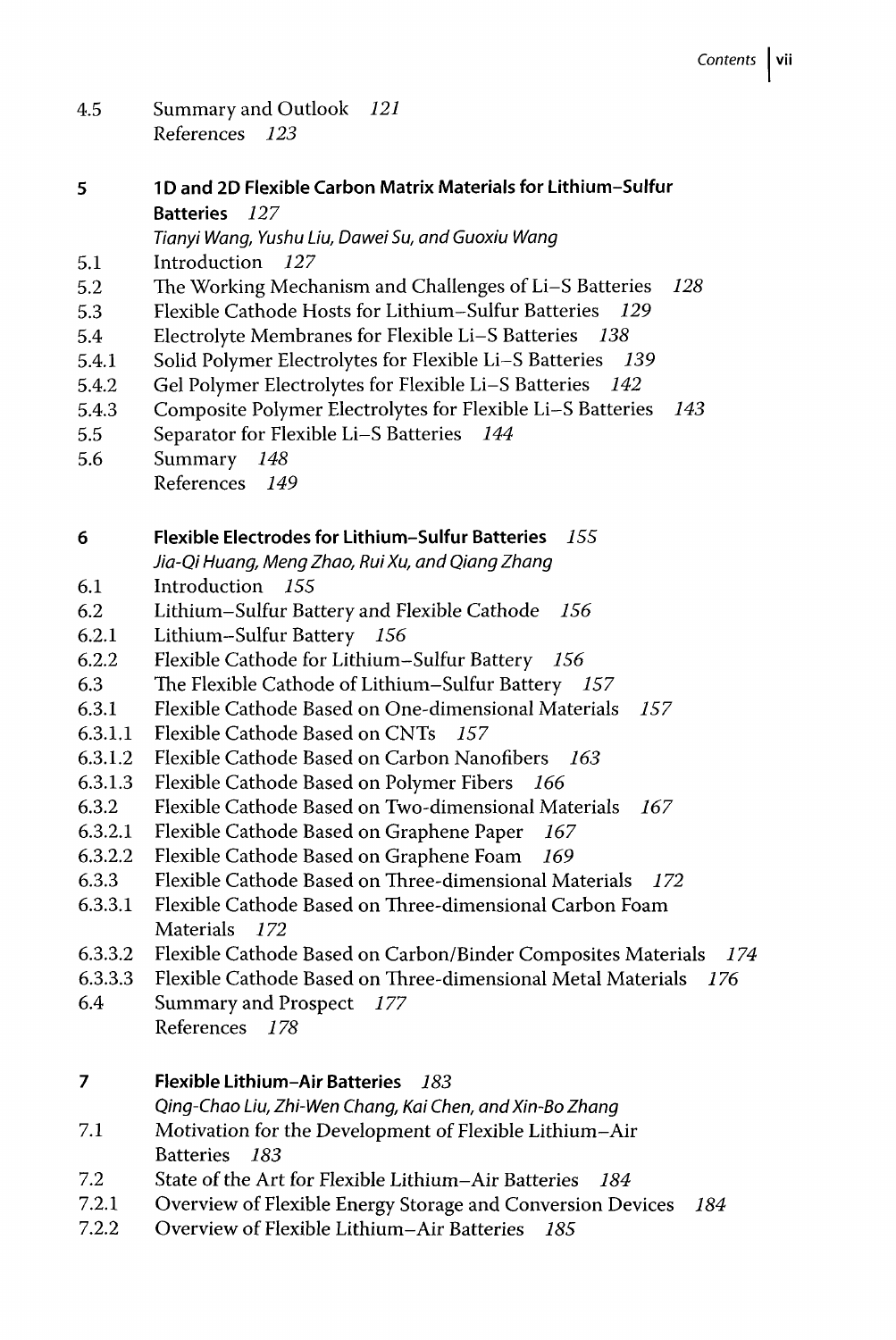- viii | Contents
	- 7.2.2.1 Similarities Between Coin Cell/Swagelok Batteries with Flexible Battery 187
	- 7.2.2.2 Differences Between Coin Cell/Swagelok Batteries with Flexible Battery 188
	- 7.2.3 Current Status of Flexible Lithium-Air Battery 190
	- 7.2.3.1 Planar Battery 190
	- 7.2.3.2 Cable-type Battery 199
	- 7.2.3.3 Woven-type Battery Pack 202
	- 7.2.3A Battery Array Pack 203
	- 7.3 Challenges and Future Work on Flexible Lithium-Air Batteries 206
	- 7.4 Concluding Remarks 207 References 208

8 Nanodielectric Elastomers for Flexible Generators 275

Li-Juan Yin andZhi-Min Dang

- 8.1 Introduction 215
- 8.2 Electro-Mechanical Principles 276
- 8.2.1 Electro-Mechanical Conversion 276
- 8.2.2 Equations of DE Generators 277
- 8.3 Increasing the Performance of Dielectric Elastomers from the Materials Perspective 218
- 8.3.1 Increasing the Relative Permittivity of DEs 279
- 8.3.1.1 Elastomer Composites 279
- 8.3.1.2 Elastomer Blends 222
- 8.3.1.3 Chemical Modification 223
- 8.3.2 Decreasing Young's Modulus 225<br>8.3.3 Complex Network Structure 225
- Complex Network Structure 225
- 8.4 Circuits and Electro-Mechanical Coupling Methods 227
- 8.5 Examples of Dielectric Elastomer Generators 230
- 8.6 Conclusion and Outlook 237 Acknowledgments 232 References 232

#### 9 Flexible Dye-Sensitized Solar Cells 239

Byung-Man Kim, Hyun-Gyu Han, Deok-Ho Roh, Junhyeok Park, Kwang Min Kim, Un-Young Kim, and Tae-Hyuk Kwon

- 9.1 Introduction 239
- 9.2 Materials and Fabrication of Electrodes for FDSCs 242
- 9.2.1 Photo-electrode 242
- 9.2.1.1 Flexible Substrate for Photo-electrode 242
- 9.2.1.2 Nanostructured-photoactive Film 243
- 9.2.1.3 Fiber-type FDSCs 249
- 9.2.2 Counter-electrode 257
- 9.3 Sensitizers in FDSCs and Thin Photoactive Film DSCs 254
- 9.3.1 State-of-the-Art Review of Sensitizers in FDSCs 254
- 9.3.2 Sensitizers in Thin Photoactive Film DSCs 258
- 9.4 Electrolyte and Hole-Transporting Materials for FDSCs 270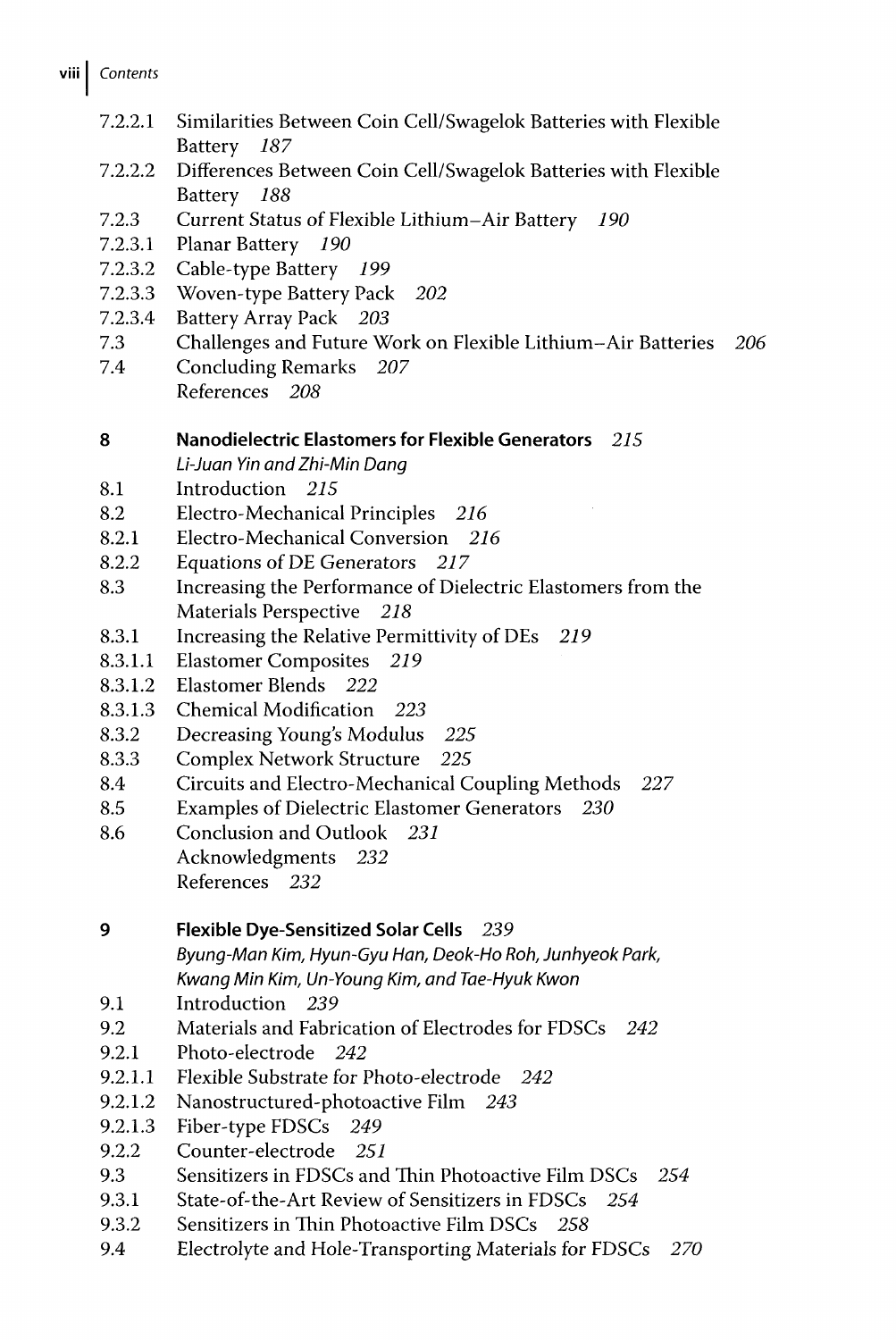- 9.5 Conclusion and Outlook 276 References 278
- 10 Self-assembly in Fabrication of Semitransparent and Meso-Planar Hybrid Perovskite Photovoltaic Devices 283 Ravi K. Misra, Sigalit Aharon, Michael Layani, Shlomo Magdassi, and Lioz Etgar
- 10.1 Introduction 283
- 10.1.1 Semitransparent Perovskite Solar Cells Through Self-assembly of Perovskite in One Step 285
- 10.1.1.1 Cell Architecture and Morphology 286
- 10.1.1.2 Transparency and Photovoltaic Performance of the Cells 288
- 10.1.1.3 Recombination Behavior of the Charges in Cells 291
- 10.1.2 Mesoporous-Planar Hybrid Perovskite Devices Through Mesh-assisted Self-assembly of Mesoporous-TiO<sub>2</sub> 292
- 10.1.2.1 Cell Architecture and Morphology 293
- 10.1.2.2 Photovoltaic Performance of the Solar Cells 297
- 10.1.2.3 Study of Recombination Behavior Through Charge Extraction 300
- 10.2 Summary and Future Perspective 302 References 302

#### 11 Flexible Organic Solar Cells 305

Lin Hu, Youyu Jiang, and Yinhua Zhou

- 11.1 Introduction 305
- 11.1.1 Working Principle 306
- 11.1.2 Performance Characterization of OSCs 307
- 11.1.3 Device Structure 308
- 11.1.3.1 Conventional Device Structure 308
- 11.1.3.2 Inverted Device Structure 308
- 11.2 Active Layer 308
- 11.2.1 Donor Materials 310
- 11.2.1.1 Poly(Phenylenevinylene) (PPV) and Polythiophene (PT) Derivatives 310
- 11.2.1.2 D-A Conjugated Polymers <sup>311</sup>
- 11.2.2 Acceptor Materials 313
- 11.2.2.1 Fullerene Derivatives 313
- 11.2.2.2 Non-fullerene Acceptors 315
- 11.3 Flexible Electrode 317
- 11.3.1 Conductive Polymer (PEDOT:PSS) 317
- 11.3.2 Metal Nanowires and Grids 318
- 11.3.3 Hybrid Carbon Material 319
- 11A Interfacial Layer 320
- 11.4.1 Hole Transporting Layer (HTL) 320
- 11.4.2 Electron Transporting Layer (ETL) 320
- 11.5 Tandem Organic Solar Cells <sup>321</sup>
- 11.5.1 Interconnecting Layer 322
- 11.5.2 Low Bandgap Polymer Sub-cell 324
- 11.6 Fabrication Technology for Flexible Organic Solar Cells 326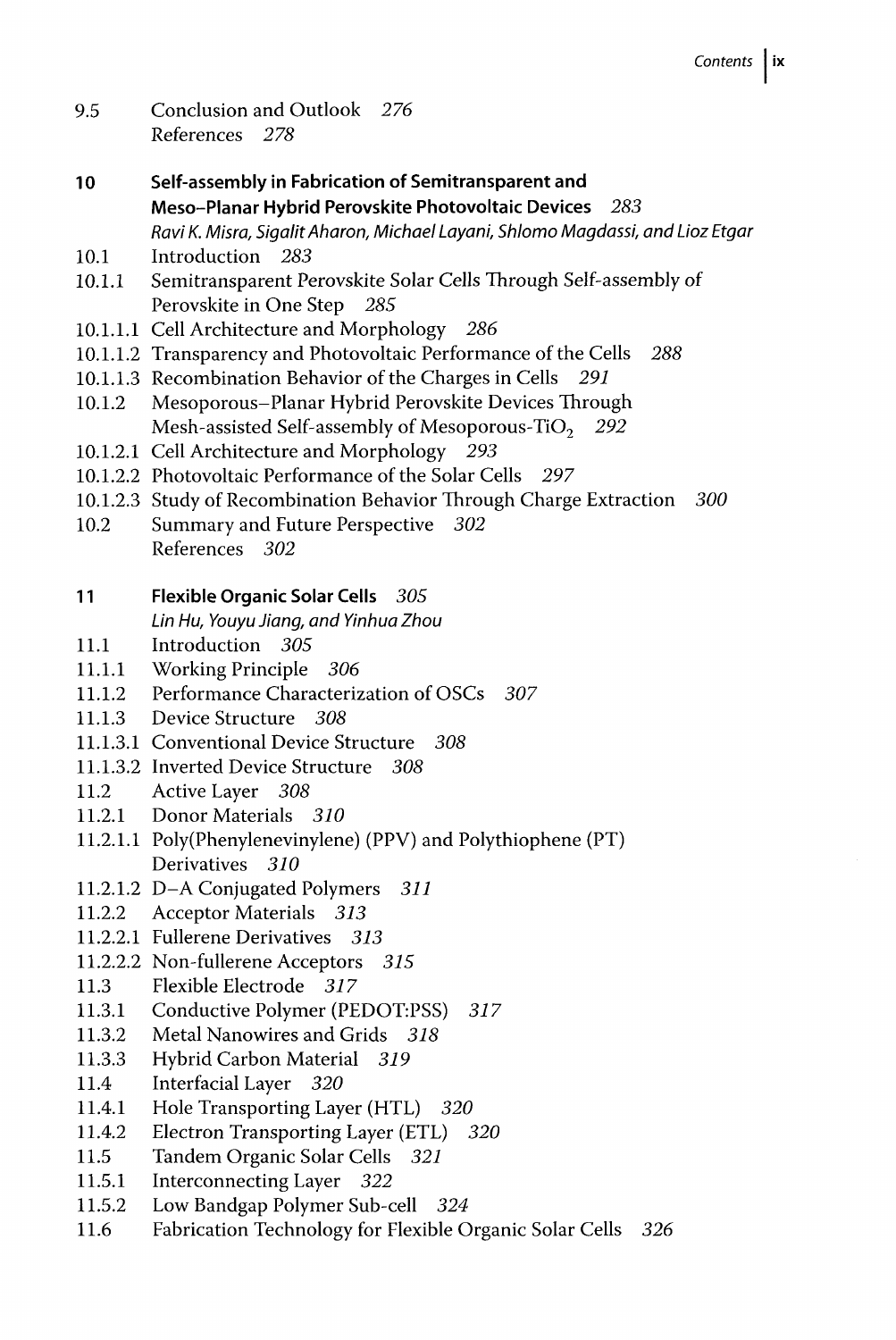- x Contents
	- 11.7 Summary 328 References 329
	- 12 Flexible Quantum Dot Sensitized Solar Cells 339 Yueli Liu, Keqiang Chen, Zhuoyin Peng, and Wen Chen
	- 12.1 Introduction 339
	- 12.2 Basic Concepts 340
	- 12.2.1 Quantum Dots (QDs) 340
	- 12.2.1.1 Quantum Size Effect 341
	- 12.2.1.2 Multiple Exciton Generation 341
	- 12.2.1.3 Ultrafast Electron Transfer 342
	- 12.2.1.4 Large Specific Surface Area 343
	- 12.2.2 Quantum Dots Sensitized Solar Cells (QDSSCs) 344
	- 12.2.2.1 Schematic of the Structure and Charge Circulation of QDSSCs 344
	- 12.2.2.2 Evaluation of the Photovoltaic Performances of QDSSCs 345
	- 12.3 Development of the Flexible QDSSCs 347
	- 12.3.1 Choosing of the Types of QDs 347
	- 12.3.1.1 Cd-basedQDs 347
	- 12.3.1.2 Pb-basedQDs 348
	- 12.3.1.3 Cu-basedQDs 349
	- 12.3.2 Fabrication of the Flexible Photo-anode Films 350
	- 12.3.3 TiO<sub>2</sub>-Based Photo-anodes  $351$
	- 12.3.3.1 Photo-anodes of TiO<sub>2</sub> Nanoparticles  $351$
	- 12.3.3.2 Photo-anodes of  $TiO<sub>2</sub>$  Nanoarray Structures 352
	- 12.3.3.3 Designing of Novel TiO<sub>2</sub> Architecture as Photo-anodes  $354$
	- 12.3A ZnO based Photo-anodes 354
	- 12.3.5 Other Metal Oxide Based Photo-anodes 355
	- 12.3.6 Development of the Sensitization Method <sup>355</sup>
	- 12.3.6.1 In situ Sensitization Techniques 356
	- 12.3.6.2 Ex situ Techniques 358
	- 12.3.6.3 Co-sensitization Techniques 360
	- 12.3.7 Interfacial Engineering in QDSSCs 360
	- 12.3.7.1 Surface Passivation by Large-bandgap Semiconductors 361
	- 12.3.7.2 Surface Passivation by Metal Oxides 361
	- 12.3.7.3 Surface Passivation by Molecular Dipoles 362
	- 12.3.7A Surface Passivation by Dye Molecules 362
	- 12.3.7.5 Surface Passivation by Molecular Relays 362
	- 12.3.7.6 Combined Interfacial Engineering Methods 363
	- 12.3.8 Optimization of the Counter Electrodes 363
	- 12.3.8.1 Noble Metal Counter Electrodes 365
	- 12.3.8.2 Carbon Counter Electrodes 365
	- 12.3.8.3 Metallic Compound Counter Electrodes 366
	- 12.3.8.4 Polymer Counter Electrodes 370
	- 12.4 Conclusion and Future Outlook 370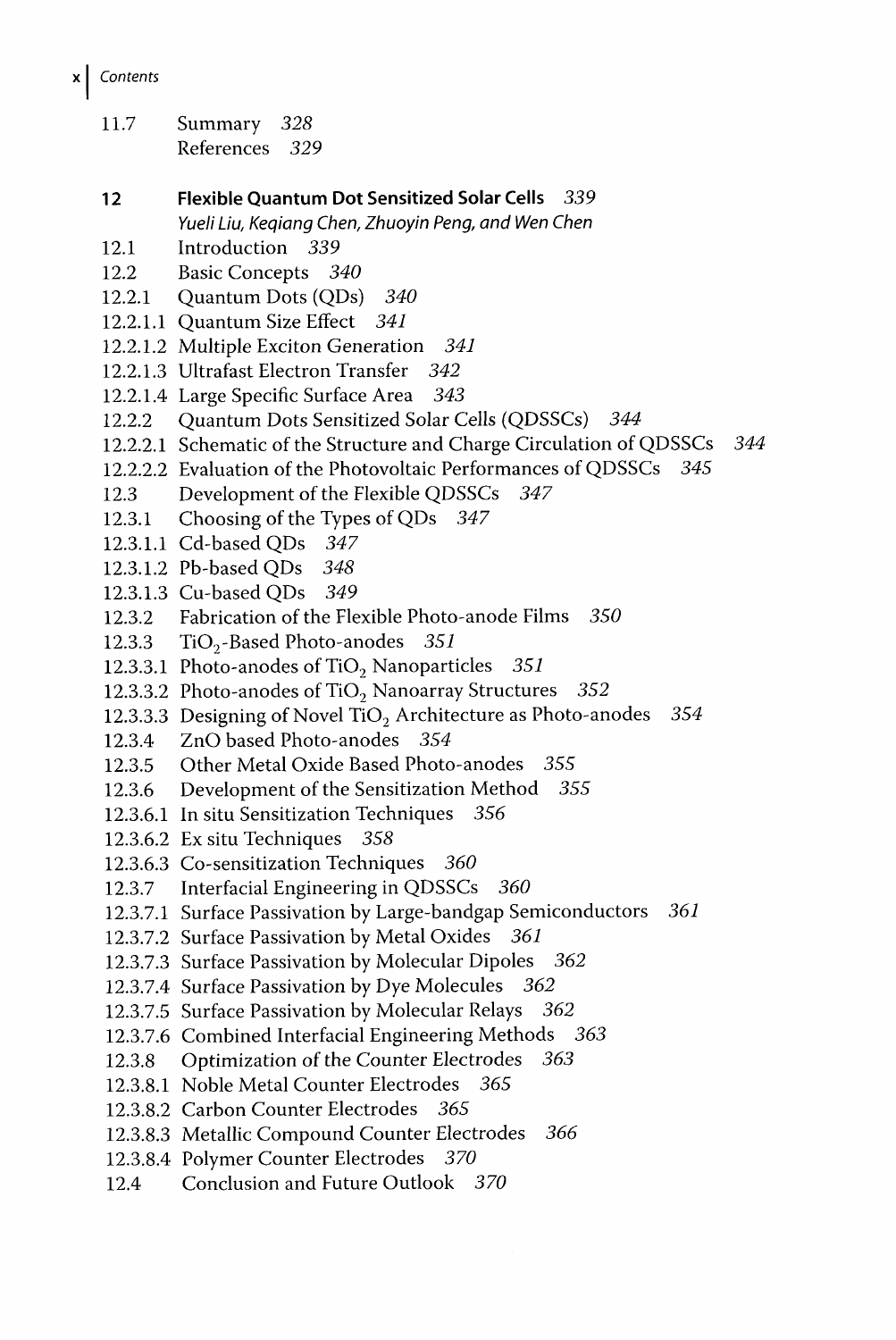Acknowledgments 371 References 371

- 13 Flexible Triboelectric Nanogenerators 383
- Fang Yi, Yue Zhang, Qingliang Liao, Zheng Zhang, and Zhuo Kang
- 13.1 Introduction 383
- 13.1.1 Motivation for the Development of Flexible Triboelectric Nanogenerators 383
- 13.1.2 Basic Working Mechanism and Working Modes of Flexible Triboelectric Nanogenerators 385
- 13.2 Materials Used for Flexible Triboelectric Nanogenerators 387
- 13.3 Flexible Triboelectric Nanogenerators for Harvesting Ambient Energy 388
- 13.3.1 Harvesting Biomechanical Energy 388
- 13.3.2 Harvesting Wind Energy <sup>391</sup>
- 13.3.3 Harvesting Water Energy 392
- 13.4 Flexible Triboelectric Nanogenerators for Self-Powered Sensors 393
- 13.4.1 Self-Powered Touch/Pressure Sensors 393
- 13.4.2 Self-Powered Motion Sensors 397
- 13.4.2.1 Sensing Motion of Human Body 397
- 13.4.2.2 Sensing Motion of Objects 399
- 13.4.3 Self-Powered Acoustic Sensors 399
- 13AA Self-Powered Liquid/Gas Flow Sensors <sup>402</sup>
- 13.5 Flexible Triboelectric Nanogenerators for Self-Charging Power Units 405
- 13.5.1 Self-Charging over a Period of Time to Power Electronics 406
- 13.5.2 Sustainably Powering Electronics 406
- 13.6 Flexible Triboelectric Nanogenerators for Hybrid Energy Cells 409
- 13.7 Service Behavior of Triboelectric Nanogenerators 411
- 13.8 Summary and Prospects 414 References 415

- Radhika Prabhakar, Yu Zhang, and Je-Hyeong Bahk
- 14.1 Introduction 425
- 14.2 Thermoelectric Energy Conversion Basics 426
- 14.3 Flexible Thermoelectric Materials 429
- 14.3.1 Conducting Polymers 431
- 14.3.2 Graphene and Carbon Nanotube Based TE Materials 434
- 14.4 Flexible Thermoelectric Energy Harvesters 435
- 14.4.1 Energy Management 439
- 14.4.2 Architecture of Thermoelectric Modules 440
- 14.5 Transverse TE Devices 441
- 14.5.1 Simulations of Transverse TEG 444

<sup>14</sup> Flexible Thermoelectric Materials and Devices 425